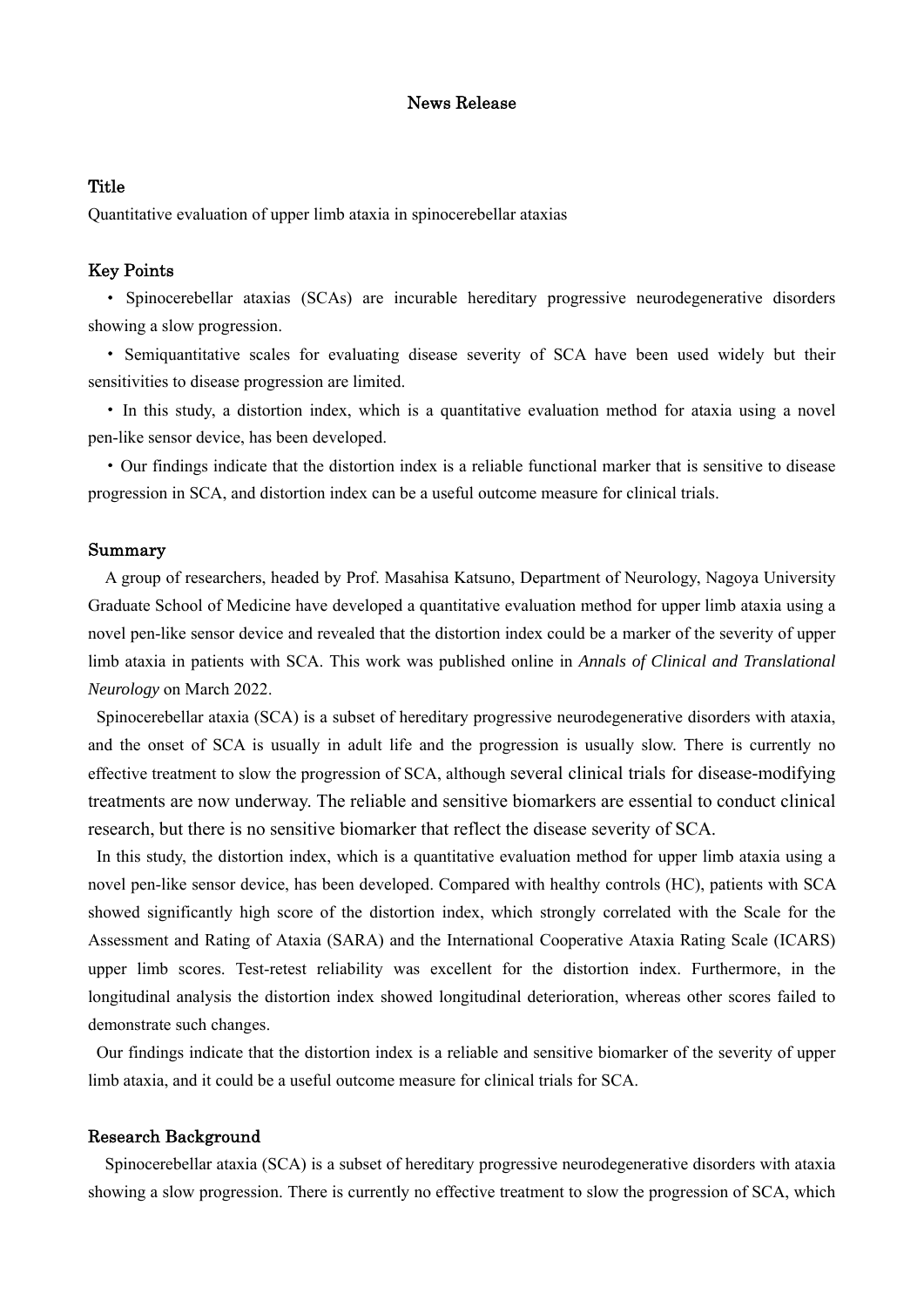could be attributed to a lack of reliable and sensitive biomarker that reflect the disease severity of SCA. For SCA, semiquantitative scales such as SARA and ICARS have been used widely to evaluate the disease severity, although these rating scales are not sensitive enough to quantify subtle changes in ataxia with disease progression and tend to vary among raters.

 Therefore, reliable and sensitive biomarker to disease progression of SCA are warranted to conduct clinical research successfully.

## Research Results

In this study, an ataxia measurement device that consisted of a commercially available device (Geomagic Touch<sup>™</sup>, 3D Systems, Inc., SC, USA), which accurately measures a three-dimensional position of the top of pen, and four buttons (Figure 1A) was developed. Participants were instructed to move a pen between the two buttons 9.5 times as quickly as possible, and by the obtained data of three-dimensional position of the top of pen (Figure 1B) approximated trajectories were calculated and then the deviation of the observed trajectory from the approximate curve was calculated using the mean squared error and defined as the distortion index.



Figure 1. Experimental setup of the device and plot of the trajectories

Compared with healthy controls (HC), patients with SCA showed a significantly high score of the distortion index (Figure 2A). To examine the validity of the distortion index as a biomarker that reflects upper limb ataxia severity, we investigated the association of the distortion index with the SARA upper limb score in the patients with SCA. The distortion index was strongly correlated with the SARA upper limb score (Figure 2B).



Figure 2. The distortion index and its relation to SARA upper limb score